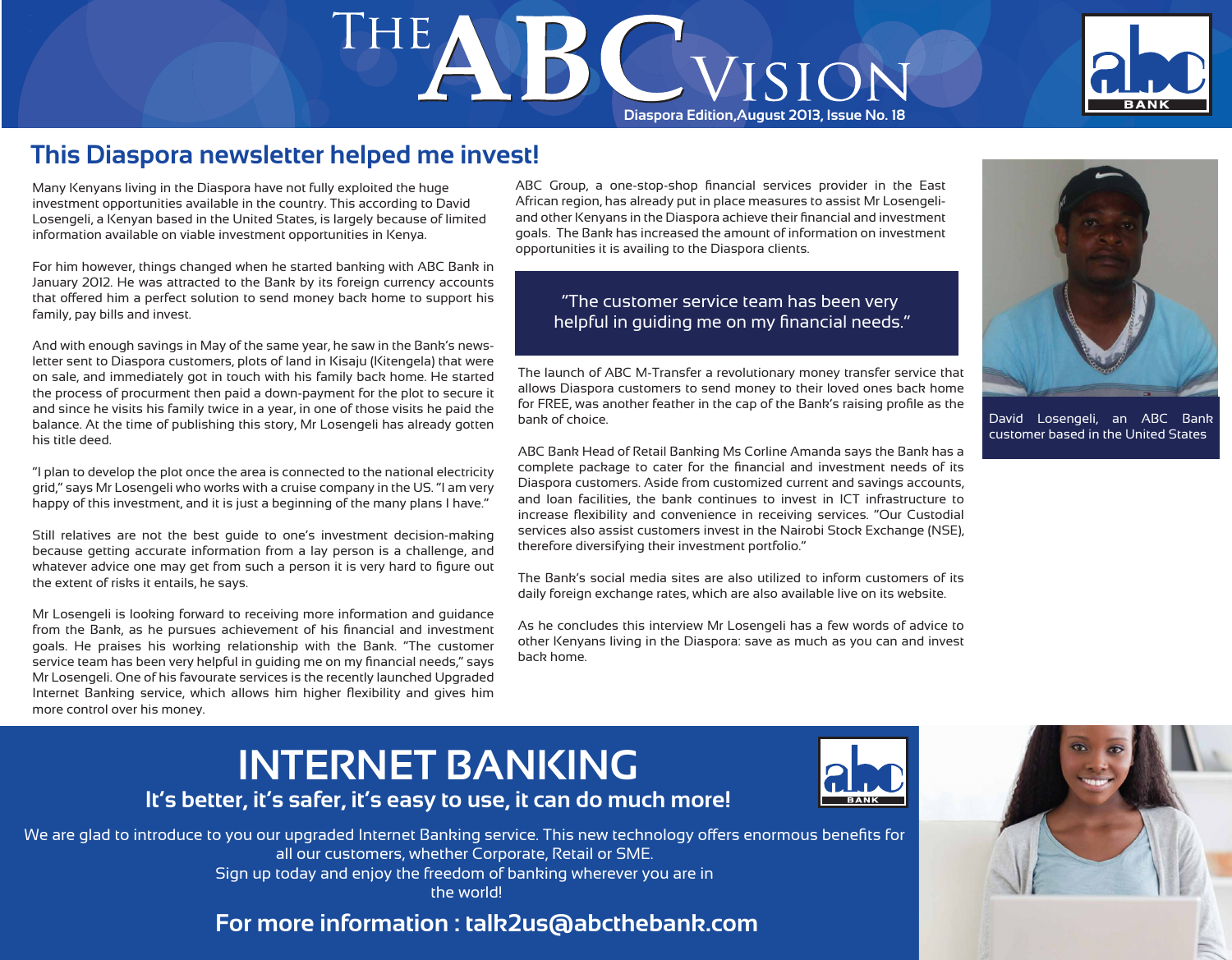## **GMD's Statement ABC Highlights**



It is always a pleasure addressing you every month through this newsletter, and sharing with you new initiatives we are embarking on at ABC Bank to best satisfy your specific banking needs.

This month we have special news for you our Diaspora customers – our Upgraded Internet Banking platform is now live. This is a highly upgraded platform that allows you to do so much more, making your banking experience so enjoyable. It is easy to use, very secure and you can use it to securely do your banking 24 hours a day, 7 days a week, at the comfort of your home, office or while on the go.

I encourage you to sign up today and enjoy the freedom of banking wherever you are in the world! And as you take full advantage of the service, as usual give us your feedback or ask us any questions you may have to enable you maximize on its benefits. Our customer service officers are always happy to receive your emails through talk2us@abcthebank.com or call on +254 20 4263000.

Also utilize our social media pages on Facebook and Twitter. You can also chat with us live – find the link on our website www.abcthebank.com.

It is always encouraging to know that we have positively impacted our customers' lives in one way or another, through our service provision. That is why a talk with one of our Diaspora customers, David Losengeli, as shared in this Issue, was quite encouraging. Mr Losengeli has benefited from taking advantage of the Properties section of the newsletter, and is truly on his way to achieving his financial and investment goals. You too can share stories of your experiences banking with us; just send them to us and we will share with others to be inspired.

We have also been receiving a lot of positive feedback regarding ABC M-Transfer service, among our other money transfer services. We are glad that you are enjoying these services, and will continue to upgrade them to continuously meet your changing needs. Many customers have so far made use of ABC M-Transfer and continue to enjoy sending money home for Free, from various parts of the country.

Thank you and enjoy the issue!

**Group Managing Director**

#### **ABC Bank Upgraded Internet Banking goes live!**

It is here! A platform that is sure to transform ABC Bank customers banking experience into fun and convenience.

ABC Bank's Upgraded Internet Banking service is now live. This new offering that takes the Bank's customer service to a new level is supported by a world class platform that is convenient, easy to use and allows customers to securely do their banking 24 hours a day, 7 days a week, at the comfort of their home, office or while on the go.

This upgrade to the Bank's existing internet banking comes with enormous benefits to customers – whether individual or business. It is better, safer, easy to use and can do much more! These new features of the Internet Banking service make banking even more enjoyable:

**1. Transfers -** transactions are carried out in real time. Customers can make EFT/RTGS transfers between own accounts, to third parties within the Bank and other local banks in Kenya. **2. Account Information –** Customer can view account balance, account details, transaction history

**3. User Options -** they can personalize their account as well as maintain their beneficiary list.

**4. User Tools -** Access exchange rates and loan calculator

**5. Orders –** Place standing orders, fixed deposits, stop cheque instructions, cheque book orders and banker's cheque requests.

#### *It comes with many benefits, including:*

and online transaction status.

1. SMS and email alerts for every transaction a customer makes

2. Enhanced security of access and transactions – the Bank has invested extensively to ensure that the system is secure.

3. Ease of use – this new system is user friendly with easier navigation. It also comes with an online help/user manual at the click of a button.

4. Customers can operate the service from their mobile phones through the website as long as it is internet enabled

#### *How to register*

To register, existing customers are required to visit the Bank's website www.abcthebank.com and click on the Internet Banking link on the left side. A login screen will appear in which they provide the personal details requested. On successful completion, they will receive a notification that their password has been sent to their email address, and the account will be set up within five working days.

Alternatively customer can visit any of ABC Bank branches with the identification documents they used to open their account i.e. national identity card or a valid passport, and they will be assisted to complete the registration form by the Bank's Customer Service Officers.

Kindly note that the internet banking platform is supported by the following browsers, which one will need to use to access the service:

- **Internet Explorer:**
- **Win-XP: IE8**
- **Win-Vista/7/8: IE9**
- **Mozilla Firefox: Latest versions 18 and 19**
- **Chrome: Latest versions 24 and 25**
	- **Opera: Latest version 12**
- **Safari: Latest version 6**
-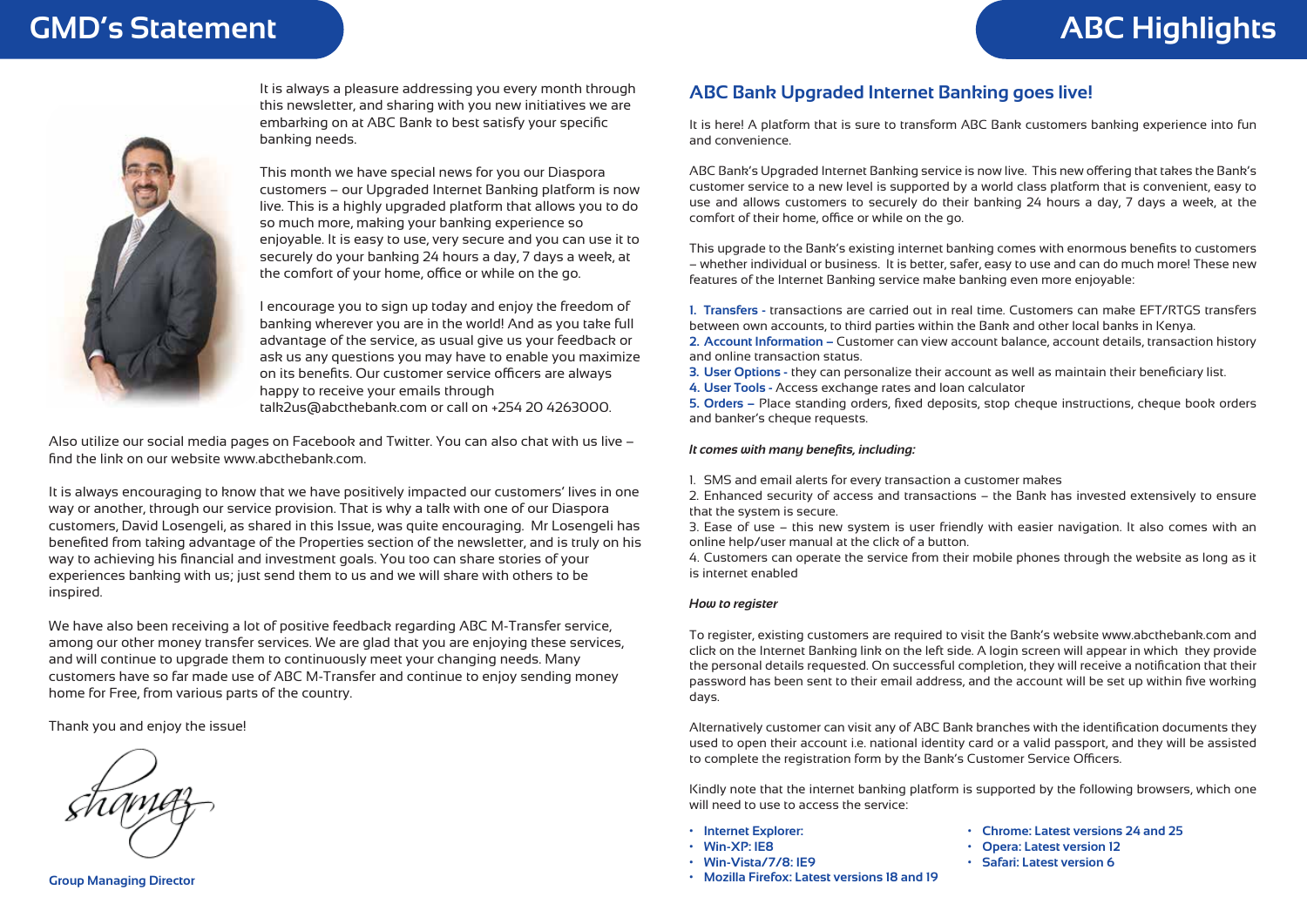

## **Product Focus ABC Highlights**

#### **Land purchase loans as easy as ABC**

*ABC Vision's Q & A with David Mburu, Head of Diaspora Banking*

#### **Who are these loans targeted for?**

Loans for purchase of land target individuals or companies who wish to acquire plots for present or future development. The development can be either residential or commercial.

#### **Expound on the features of ABC Bank's land purchase loan?**

Some of the features a customer will need to know are that the Bank extends 70 percent financing of the specified land purchase, and the repayment period is 36 months. The loan is self secured by the property to be purchased.

#### **What are the requirements for this loan?**

One is required to present a duly filled Mortgage Loan Application Form, six months current bank statements, 3-months current pay slip as well as evidence of their 30 percent contribution to the land purchase. They will also need to have valuation of the property done by a valuer approved by ABC Bank.

#### **What are the requirements for a company applying for this loan?**

In addition to the above documents, the company will also need to present 3-years audited accounts and current management accounts.

#### **What would you caution a land buyer as some of the things they need to do before securing a loan to purchase land?**

It is very important to read and understand the Terms and Conditions of the loan before accepting them. This ensures that you are well informed of all the details of the loan, including the repayment plan and you can therefore organize yourself well to maximize on the benefits of the loan. On our end as a bank, we also review all the documents submitted to us by a customer before we can approve the loan. It is advisable to engage your Relationship Manager well and ask for any clarification you need. ABC Bank values entering into mutually beneficial partnerships with its customers, and serving their specific needs best.

#### **How do I apply for this loan?**

You can send us an email through **talk2us@abcthebank.com** or call us on **+254 4263000** with the request to start the process of applying for the loan. We will be very happy to serve you.

#### **How else does ABC Bank assist customers to further their investment goals, especially in land purchase?**

We are very happy to help our customers identify good investment opportunities in Kenya, and that is why we partner with reputable property agents, and also share viable properties on sale in this newsletter. Our Diaspora team is also very knowledgeable to guide you in any other form of investments you'd like to exploit. You can also reach this team directly through **diaspora@abcthebank.com** or telephone: **+254 (20) 4263000 ext 1103 or 1190.** 



### **Act before your share certificates become worthless**

The Nairobi Securities Exchange (NSE) and Central Depository & Settlement Corporation (CDSC) are phasing out paper certificates, with the aim of completely doing away with them after November 30th, 2013.

Thereafter you will not be able to deal with the certificates in any way unless they are converted into electronic form.

Convert your certificates into the required electronic format (Dematerialization) for free before the due date with ABC CAPITAL LTD and avoid the last minute rush

In case you have lost your share certificate, you can visit the registrar of the company or companies in whose shares you have invested with a police abstract to obtain an indemnity of lost share certificate

*For assistance and further clarification, please call Nancy Mutisya on: 254-20-2246036/2242534 headoffice@abccapital.co.ke*

#### **Diaspora banking unit moves offices**

We would like to let you know that the Diaspora banking team has now moved from the 3rd floor of ABC House, Westlands head office, Nairobi, to the 1st floor of the same building. We are always happy to see you! So pay us a visit when you are in the country, and we can interact and respond to any of your questions over a cup of coffee.

#### **Talk to us on:**

Email: talk2us@abcthebank.com or diaspora@abcthebank.com Facebook: www.facebook.com/abcthebank Twitter: www.twitter.com/ABCBankKenya Website: www.abcthebank.com Telephone: +254 (20) 4263000 ext 1103, 1190 Live Chat through our website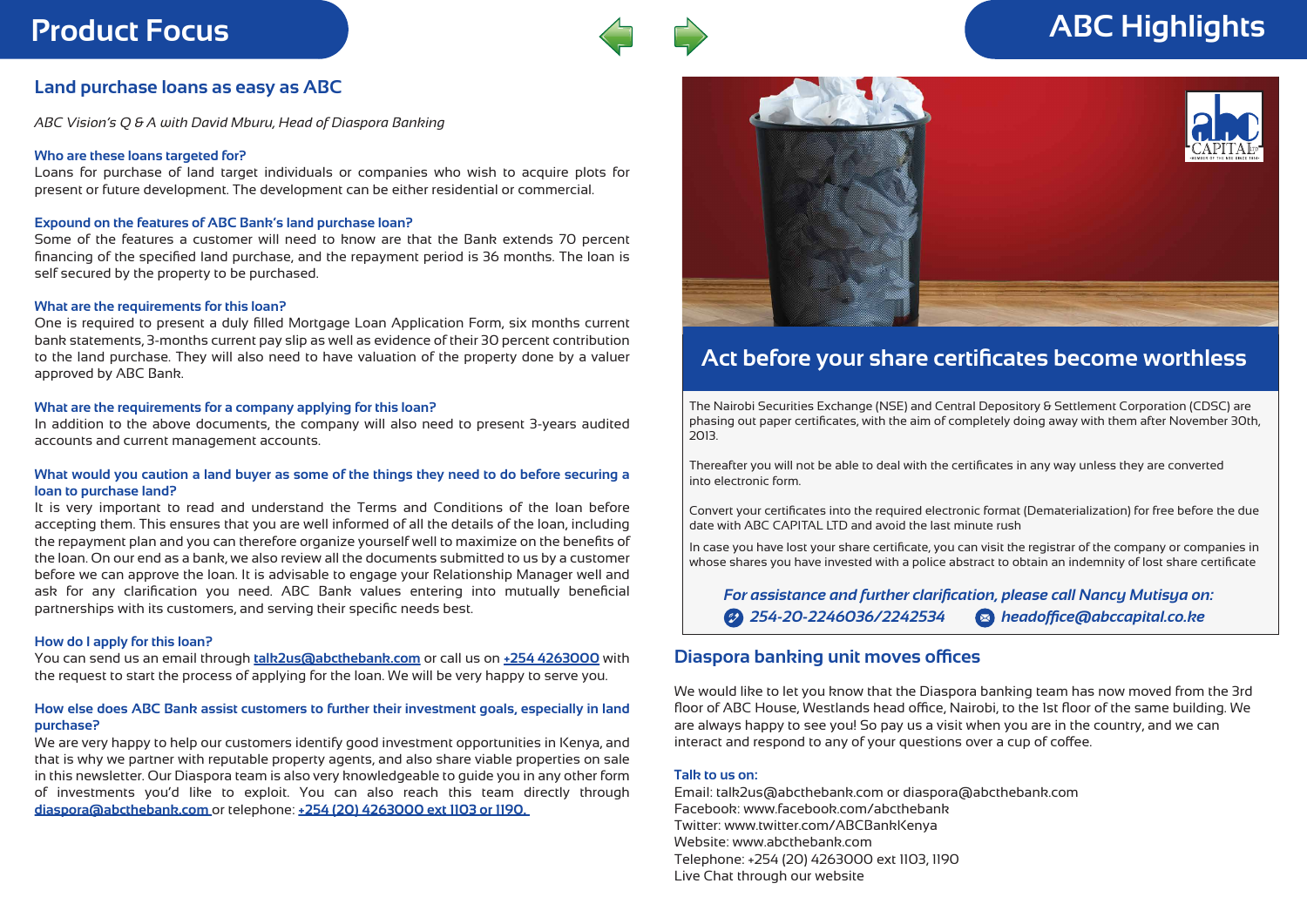**ABC Highlights**



#### **ABC Bank launches collection solution**

ABC Bank has launched a robust, multi-channel Collection Solution, which will give enormous value to customers, especially by increasing their revenue collection and significantly reducing the cost of doing business.

Dubbed 'ABC Collect' it is a highly customizable in-branch collection solution that helps the Bank to effectively render customized collection services on behalf of organizations to their cherished customers. The solution is able to capture any specific details as required by a customer organization due to their internal Management Information System (MIS) reporting needs. Authorized personnel at the customer organization will be able to monitor payments as they happen and real-time reports sent to authorized corporate personnel.

The first customer on the platform is Kenya Revenue Authority (KRA). ABC Bank has entered into a partnership with the KRA, which will see the Bank act as KRA's collection agent. This means that tax payers can now file their taxes in any of the Bank's branches countrywide – under KRA's newly launched online tax payment system dubbed 'iTax', which allows tax payers to register and pay their taxes online, as a way of increasing efficiency in tax collection. This is a break from the past where tax payers manually filed their returns at KRA offices.

This comes as good news to business owners and other investors who need to file tax returns. Wherever they are in the world they can direct their business managers to file tax returns at any ABC Bank branch. At the same time the bank can structure a flexible collection solution that relieves an organization of the administration task of collecting payments from customers.

Currently the KRA iTax system accepts payment of domestic taxes (Value Added Tax (VAT) and Pay As You Earn (PAYE). With time other tax brackets under Customs and road transport will be added. As part of the service delivery, the bank will also be assisting customers to register with the KRA iTax system.



Stay Safe! Grace Njoroge, a Financial Accountant at Lanor International (2nd right) is welcomed to ABC Bank Westlands branch to make tax payments, by the Bank's E-Products Manager John Mukono (right), Head of IT James Kariuki (left) and Head of Operations Joseph Nyaga (2nd left).

#### **Email security: keeping your information safe**

Social engineering is the art of manipulating people so that they give up confidential information. Criminals use social engineering tactics because it is usually easier to exploit a human being's natural inclination to trust than it is to discover ways to hack your software.

#### *Beware of these two common Social Engineering attack types:*

#### *1.Email from a friend*

If a criminal manages to hack or socially engineer one person's email password they have access to that person's contact list – and because most people use one password everywhere, they probably have access to that person's social networking contacts as well.

Once the criminal has that email account under their control, they send emails to all the person's contacts or leave messages on all their friend's social pages, and possibly on the pages of the person's friend's friends.

These messages may use your trust and curiosity, and could contain the following: •Contain a link that you just have to check out – and because the link comes from a friend and you are curious, you will trust the link and click – and be infected with malware so the criminal can take over your machine and collect your contacts info and deceive them just like you were deceived. •Contain a download–pictures, music, movie, document, etc., that has malicious software embedded. If you download–which you are likely to do since you think it is from your friend–you become infected. Now, the criminal has access to your machine, email account, social network accounts and contacts, and the attack spreads to everyone you know.

#### These messages may create a compelling story or pretext:

•Urgently ask for your help – your 'friend' is stuck in country X, has been robbed, beaten, and is in the hospital. They need you to send money so they can get home and they tell you how to send the money to the criminal.

•Asks you to donate to their charitable fundraiser, or some other cause – with instructions on how to send the money to the criminal.

#### *2. Phishing attempts*

Typically, a phisher sends an e-mail, IM, comment, or text message that appears to come from a legitimate, popular company, bank, school, or institution.

#### These messages usually have a scenario or story like the ones below:

•The message may explain there is a problem that requires you to "verify" of information by clicking on the displayed link and providing information in their form. The link location may look very legitimate with all the right logos, and content (in fact, the criminals may have copied the exact format and content of the legitimate site).

These types of phishing scams often include a warning of what will happen if you fail to act soon, because criminals know that if they can get you to act before you think, you're more likely to fall for their phish.

•The message may notify you that you're a 'winner'. Maybe the email claims to be from a lottery, or a dead relative, or the millionth person to click on their site, etc. In order to give you your 'winnings' you have to provide information about your bank routing so they know how to send it to you, or give your address and phone number so they can send the prize, and you may also be asked to prove who you are often including your Social Security Number.

These are the 'greed phishes' where even if the story pretext is thin, people want what is offered and fall for it by giving away their information, then having their bank account emptied, and identity stolen.

•The message may ask for help. Preying on kindness and generosity, these phishes ask for aid or support for whatever disaster, political campaign, or charity is hot at the moment.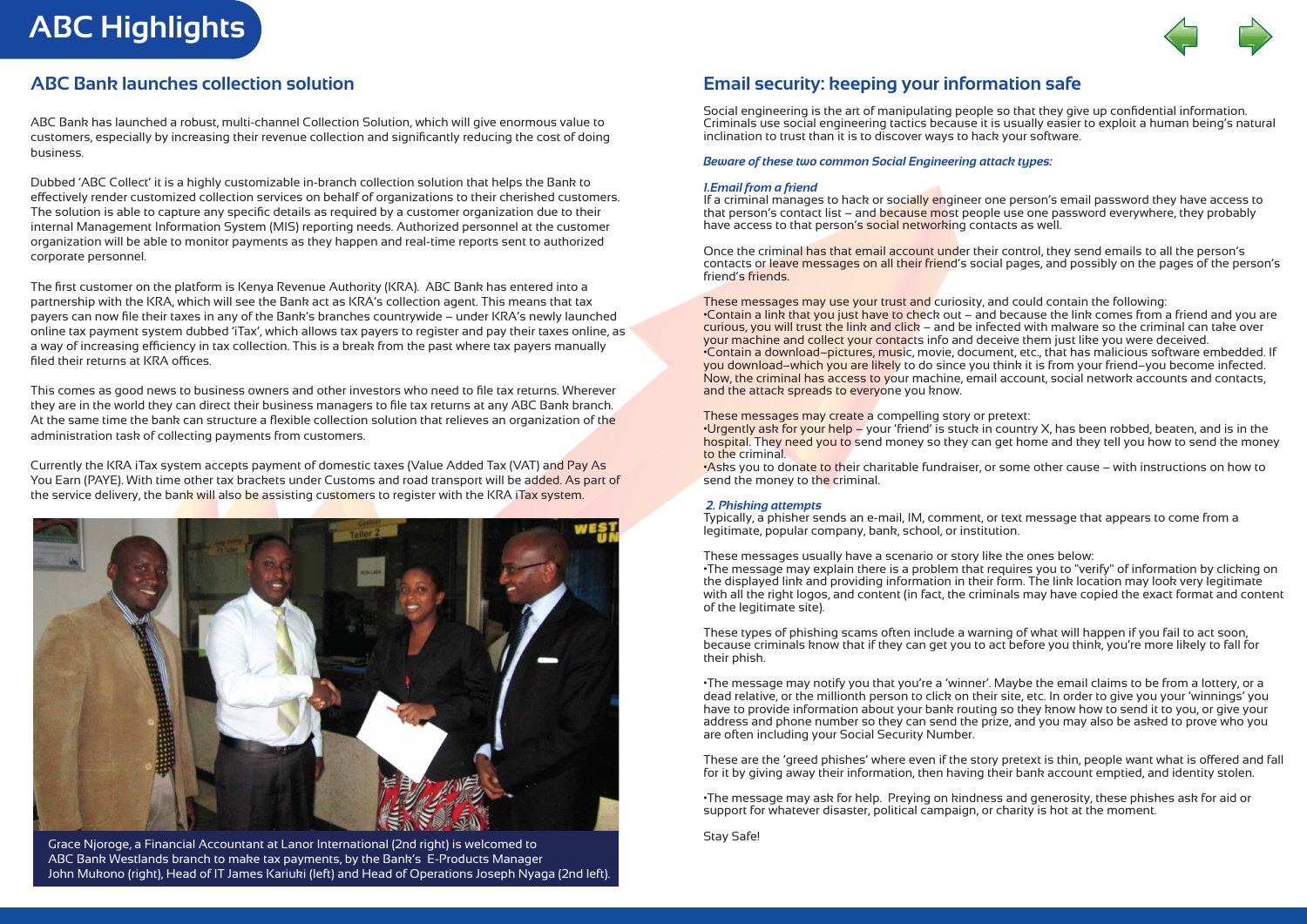**INVESTMENTS**



#### **Have you immobilized your share certificates?**

By Patrick Ngugi

The Nairobi Securities Exchange (NSE) and the Central Depository & Settlement Corporation (CDSC) are undertaking the process of converting paper certificates into electronic form, otherwise known as dematerialization, and have set a deadline of end of November 2013.

If you are investor at the NSE, please note this process affects you. The dematerialization process will apply to all securities quoted at the NSE. Ownership of securities will be in electronic holdings maintained in the Central Depository System (CDS) operated by the CDSC.

Investors who will not have immobilized their share certificates by the dematerialization date of 30th November 2013 will have their shares reflected as a record in the depository in the shareholders' name pending the opening of a CDS account. This means that they cannot trade (buy or sell shares), or even pledge their shares to get a loan.

The dematerialization process will be undertaken in three tranches. Quoted companies in Tranche 1 which will be declared materialized by 1st September 2013 are:

|                | <b>SECURITY</b>                       | <b>REGISTRAR</b>             |     | <b>SECURITY</b>                   | <b>REGISTRAR</b>           |
|----------------|---------------------------------------|------------------------------|-----|-----------------------------------|----------------------------|
|                | <b>KENOLKOBIL</b>                     | Deloitte – Livingstone Reg 9 |     | <b>E.A. PORTLAND</b>              | <b>Haki Registrars</b>     |
| $\overline{2}$ | KPLC                                  | KPLC                         | 10  | EAAGADS                           | Deloitte - Livingstone Reg |
| з              | <b>LONGHORN KENYA</b>                 | <b>Deloitte</b>              | 11  | <b>EVEREADY</b>                   | <b>Image Registrars</b>    |
| 4              | <b>MUMIAS SUGAR</b>                   | Image Registrars             | 12  | <b>HFCK</b>                       | Comprite                   |
| 5              | <b>PAN AFRICA</b><br><b>INSURANCE</b> | <b>Image Registrars</b>      | 13  | <b>JUBILEE</b><br><b>HOLDINGS</b> | Jubilee                    |
| 6              | <b>REA VIPINGO</b>                    | C & R                        | 14  | <b>KAKUZI</b>                     | C & R                      |
|                | <b>SAFARICOM</b>                      | <b>Image Registrars</b>      | 15. | <b>KAPCHORUA TEA</b>              | Williamson Tea K Ltd       |
| 8              | <b>TRANS-CENTURY</b>                  | Co-op Bank                   | 16  | <b>KENYA AIRWAYS</b>              | <b>C&amp;R</b>             |

*Source: ABC Capital* 

#### **Market Performance**

The Month of July witnessed a milestone in the history of the NSE with the listing of the first company on the newly launched Growth Enterprise Market Segment (GEMS).

Home Afrika Limited listed by introduction on the GEMS of the NSE, of up to 405 million shares, at an introductory price of Kshs 12 per share. The real estate firm's share has traded at a high of Kshs 25.00 and touched a low of Kshs 20.50.

The NSE 20 Share index gained upward traction after reaching a 19 week low at the beginning of the month to close week 29 at 4,807.53 points with the NASI at 124 points. Market capitalization stood at Kshs 1.73 trillion.

Chart: NSE 20-share index performance (week 1 – week 29) 2013



#### *ABC Capital*

For any questions or comments write to patrick.ngugi@abccapital.co.ke

#### **ABC Bank staff donate blood to save lives**



ABC Bank staff donated blood, during a blood donation drive held at the Bank's head office in Westlands, Nairobi, conducted by Bloodlink Foundation. The activity was part of the bank's Corporate Social Responsibility (CSR) efforts aimed at supporting nationwide blood mobilization to boost the low levels at the country's blood bank.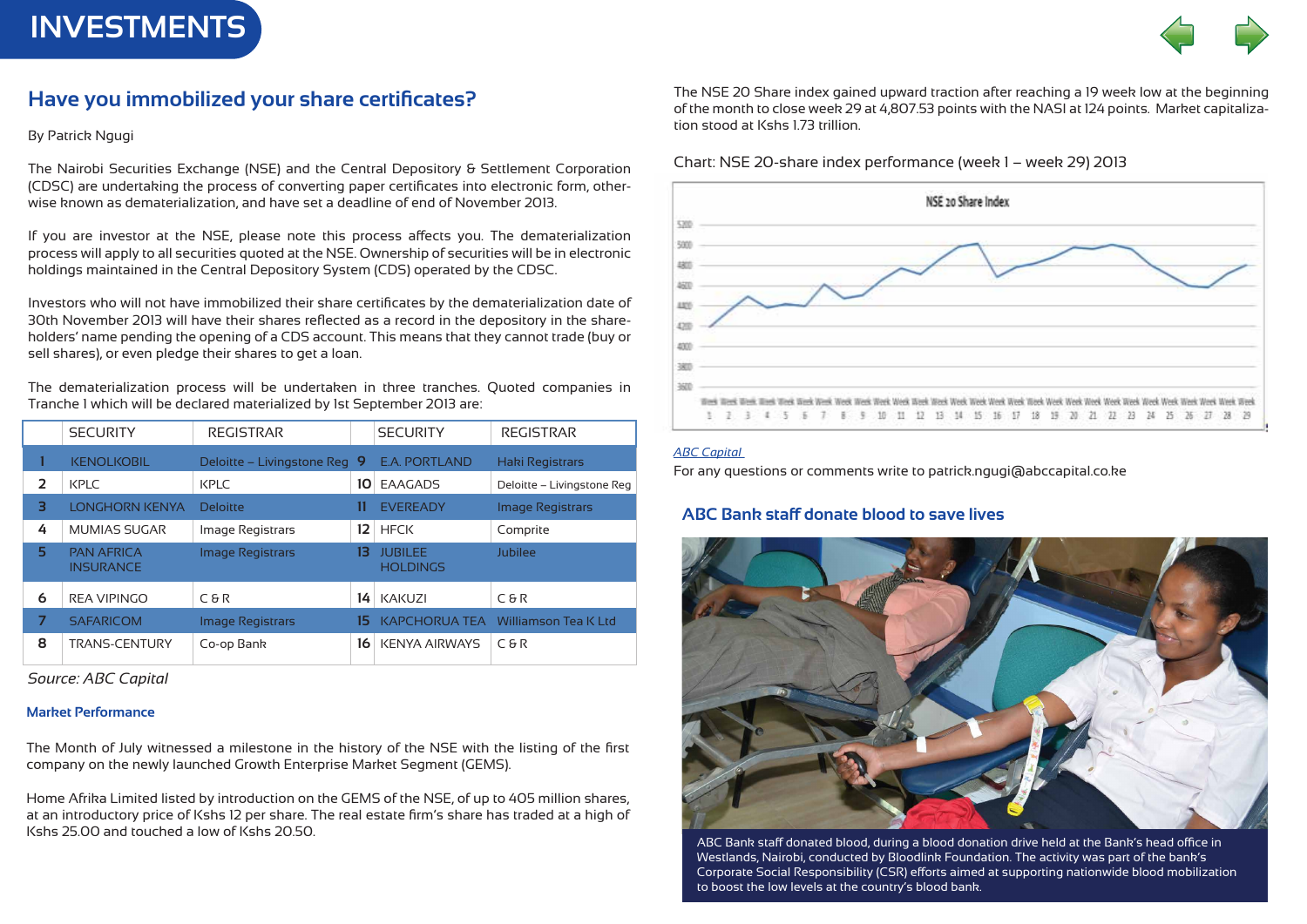## INVESTMENT OPPORTUNTIES



## PROPERTY INVESTMENTS



The property is 10.9 Kilometers from Kitengela town along Namanga road and 3.5 Kilometers off tarmac road.

The area is growing at an amazing rate and is in the vicinity of institutions such as Makerere University, Mazingira Sacco, Kenya Power Sacco and the proposed Asili Housing project.

## **Price: Kshs 750,000**



## **Neema Gardens, 1/8 acre plots Imani Breeze Estate, 1/8 acre plots**

Imani Breeze Estate is a gated community with controlled development located only 7 minutes away from Kitengela town.

#### SALIENT FEATURES

Borehole water , Water piping system, 24,000L storage tank, Three phase power, Internal Murram roads, Caretaker on site, Nature Walk – Approx 2 acres of indigenous trees to be planted and Commercial cente

## You can also access a flexible payment plan **Price: Kshs 1.29M**

You can also access a flexible payment plan

talk2us@abcthebank.com for more information.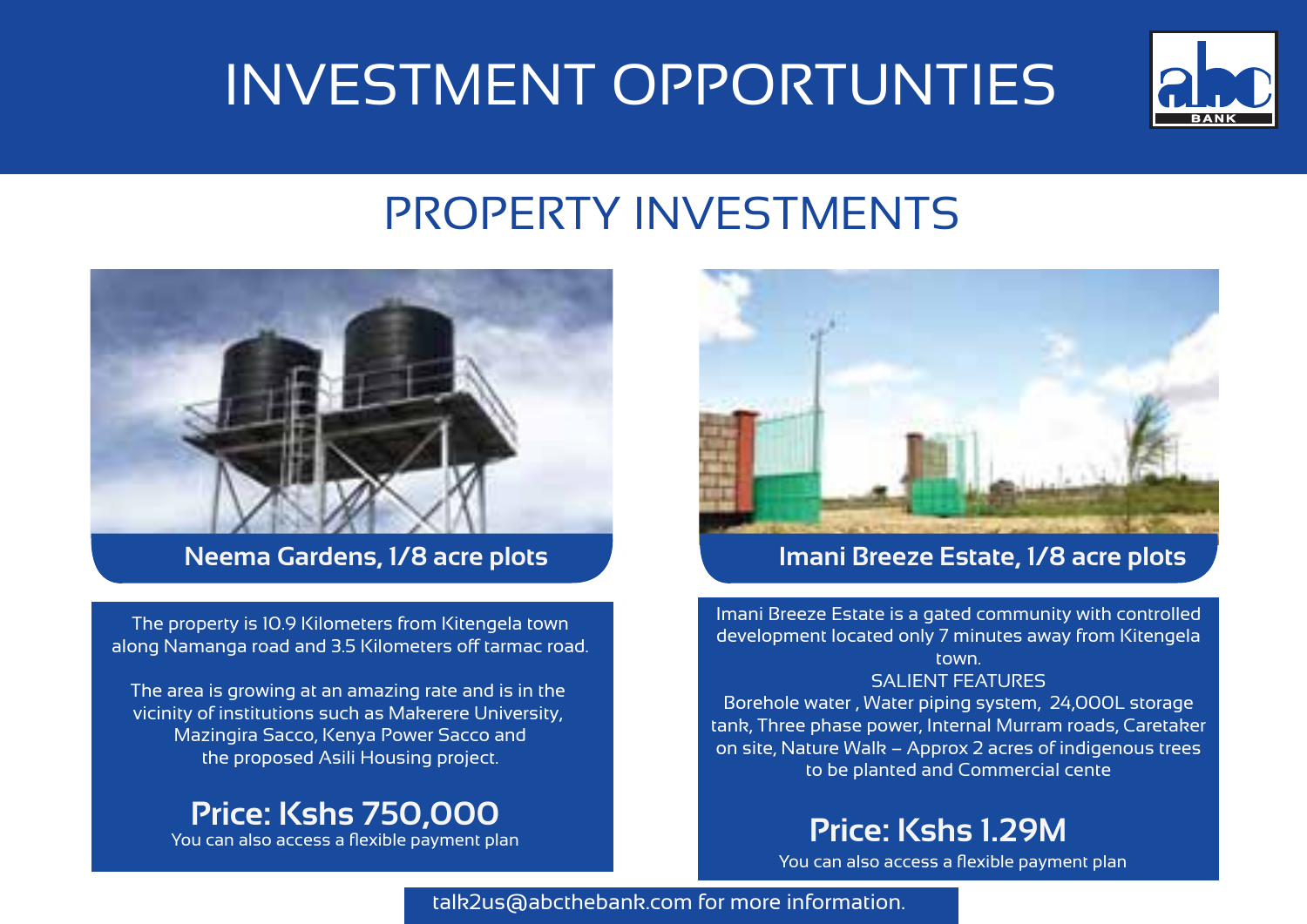## **PROPERTY**



**Hope Gardens, 1/8 acre plots**

The property is strategically located in Kajiado County.

Hope Gardens neighbors a well recognized high cost International School offering both International and 8-4-4 curriculum, better still the Kilimanjaro water (main pipe that supplies water in Kajiado) bypasses this very prime property. In addition the railway line that connects Kajiado to Nairobi city is a stone throw from the project.

> **Price: Kshs 495,000** You can also access a flexible payment plan



## **Savanna Gardens, 1/8 & 1/4 acre plots**

The property is located 11 Kilometers from Kitengela town along Namanga road and 1.4 Kilometers off the tarmac road. The plots are offered at a very attractive rate considering the development in the neighbourhood and value addition.

## **Price: Kshs 785,500 (1/8 acre)**

**Price: Kshs 1.57M (1/4 acre)**

You can also access a flexible payment plan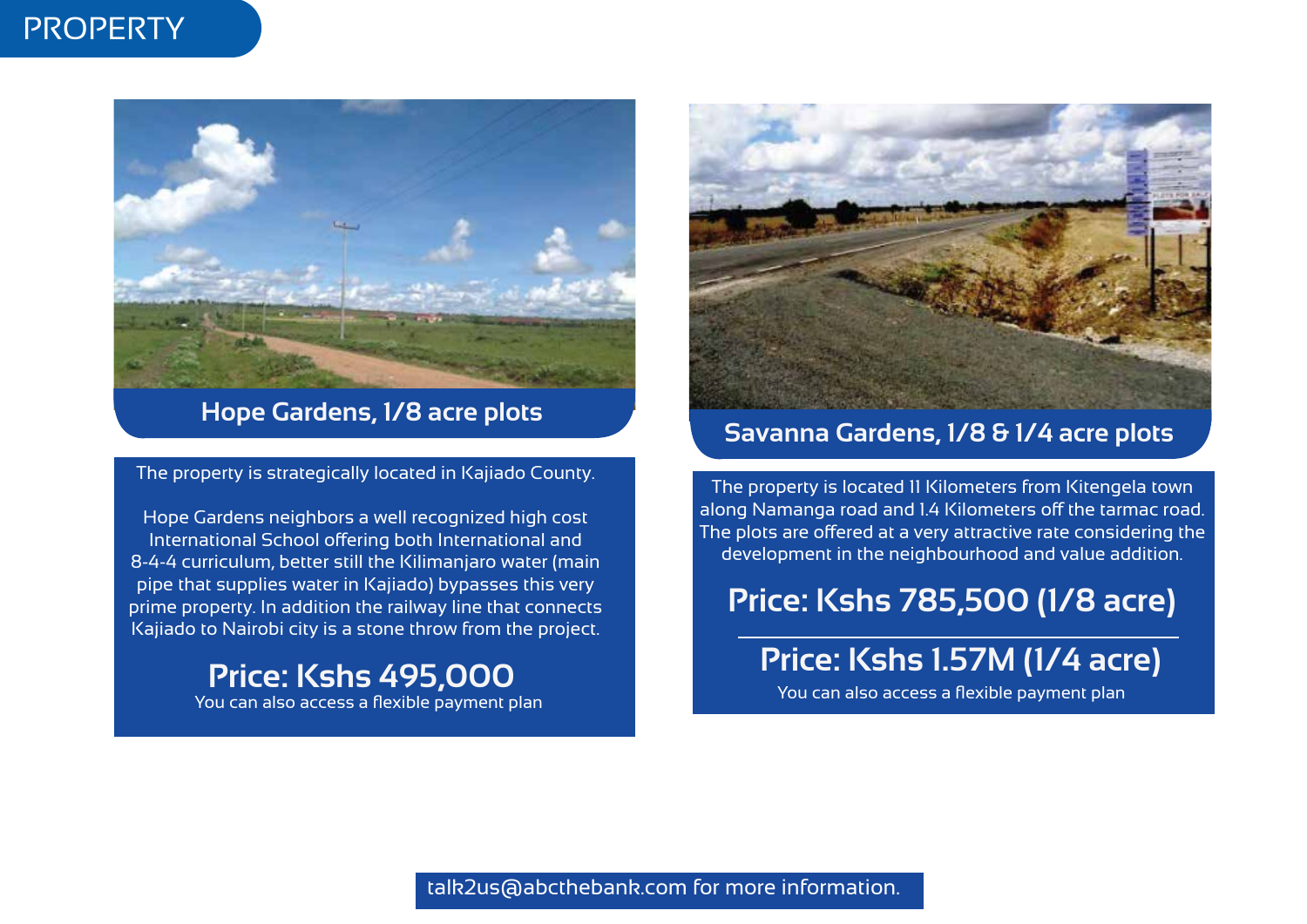

**Tumaini Gardens-Commercial 1/8 acre plots**

Tumaini Gardens is a fundamental investment set at the heart of Kajiado County. Kajiado is the third fastest growing county in Kenya.







## **Dalex Gardens, 1/4 acre plots**

This project is 7 km from Kitengela town. The project started from the bare land three years ago & today is rated as one of the best place to live in Kitengela. The water has completely transformed the estate. The 35 investors who bought here have set up state-of-the-art houses.

## **Price: Kshs 3.5M**